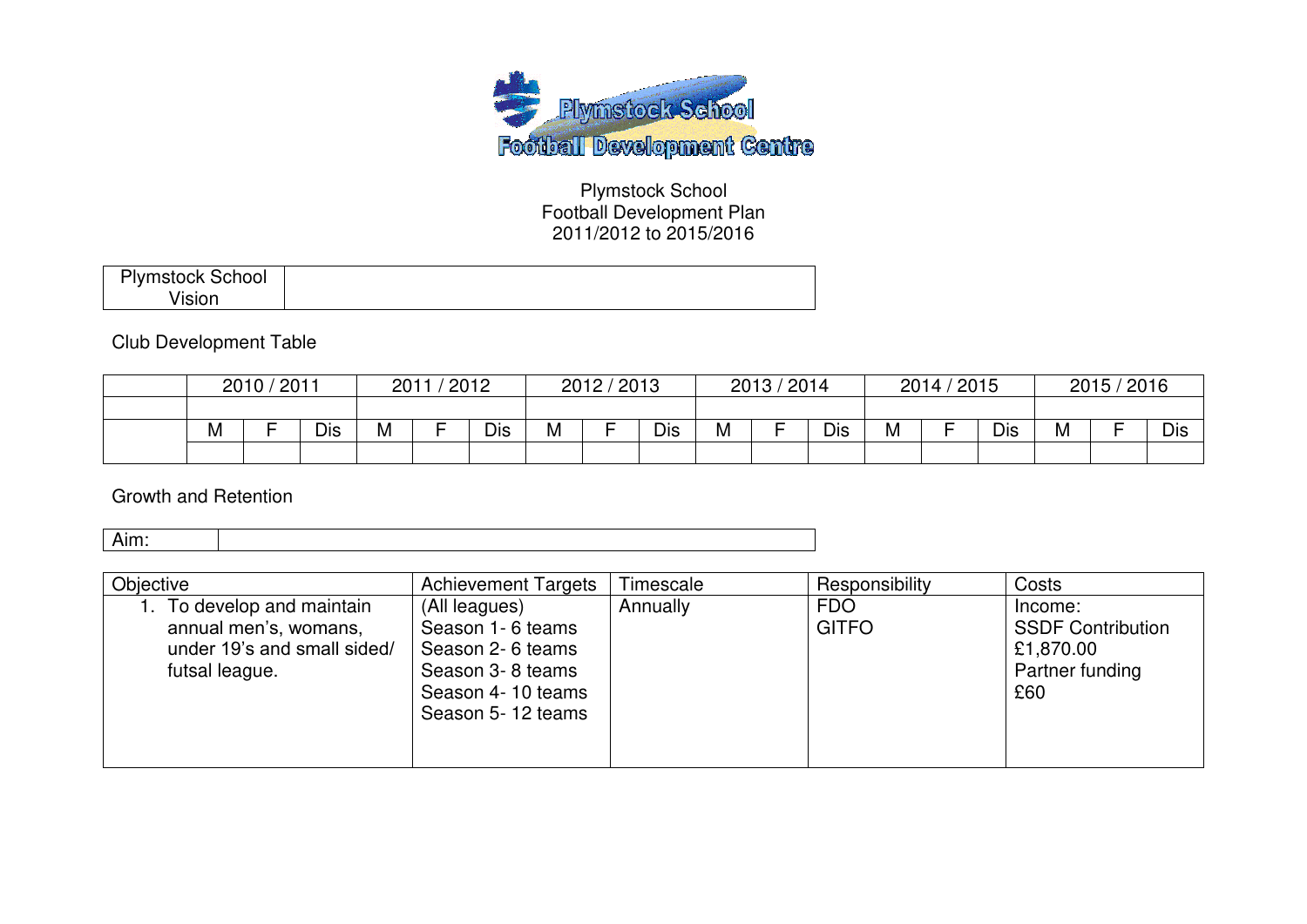| 2. Develop a turn up and play<br>session for staff of<br>Plymstock and 6 <sup>th</sup> Form<br>students and partner<br>schools. Targeting both<br>football and futsal. | To allow the staff to<br>access the facilities<br>at the school and<br>play structured<br>friendly games.                          | Annually                                                       | <b>FDO</b><br><b>GITFO</b><br>Devon FA<br>Dir. Of Sport | A free session for all<br>staff                                                  |
|------------------------------------------------------------------------------------------------------------------------------------------------------------------------|------------------------------------------------------------------------------------------------------------------------------------|----------------------------------------------------------------|---------------------------------------------------------|----------------------------------------------------------------------------------|
| 3. To develop a Plymouth<br>Youth Futsal club                                                                                                                          | Aim for 12 x Under<br>14 year 1 to start $18x$<br>Under 14 year 2.                                                                 | Annually                                                       | <b>FDO</b><br>Devon FA<br><b>UoP Futsal</b><br>The FA   |                                                                                  |
| 4. To support local feeder<br>schools with curricular and<br>extra curricular coaching                                                                                 | 4 per half term every<br>half term                                                                                                 | Termly                                                         | <b>FDO</b><br>SSCO's<br>PLT's                           | £1 per child (School's<br>invoiced) Coaching<br>cost covered by<br>participants. |
| 5. To provide competitive<br>opportunities for primary<br>and secondary school<br>pupils.                                                                              | Boys under 12 and<br>18 CV, Girls under<br>12, 14, 16, 18 CV,<br>Feeded primary<br>school CV, Futsal CV<br>and inter tutor futsal. | Annually                                                       | <b>FDO</b><br><b>SSCO</b><br>Dir. Of Sport              |                                                                                  |
| 6. To develop and run a year 6<br>transitional period festival.                                                                                                        | For all feeder primary<br>pupils to attend the<br>site and play in mini<br>festival prior to<br>starting school in<br>September.   | Two per year<br>One boys<br>festival<br>One girls<br>festival. | <b>FDO</b><br><b>SSCO</b><br>Dir. Of Sport<br>PLT's     | None                                                                             |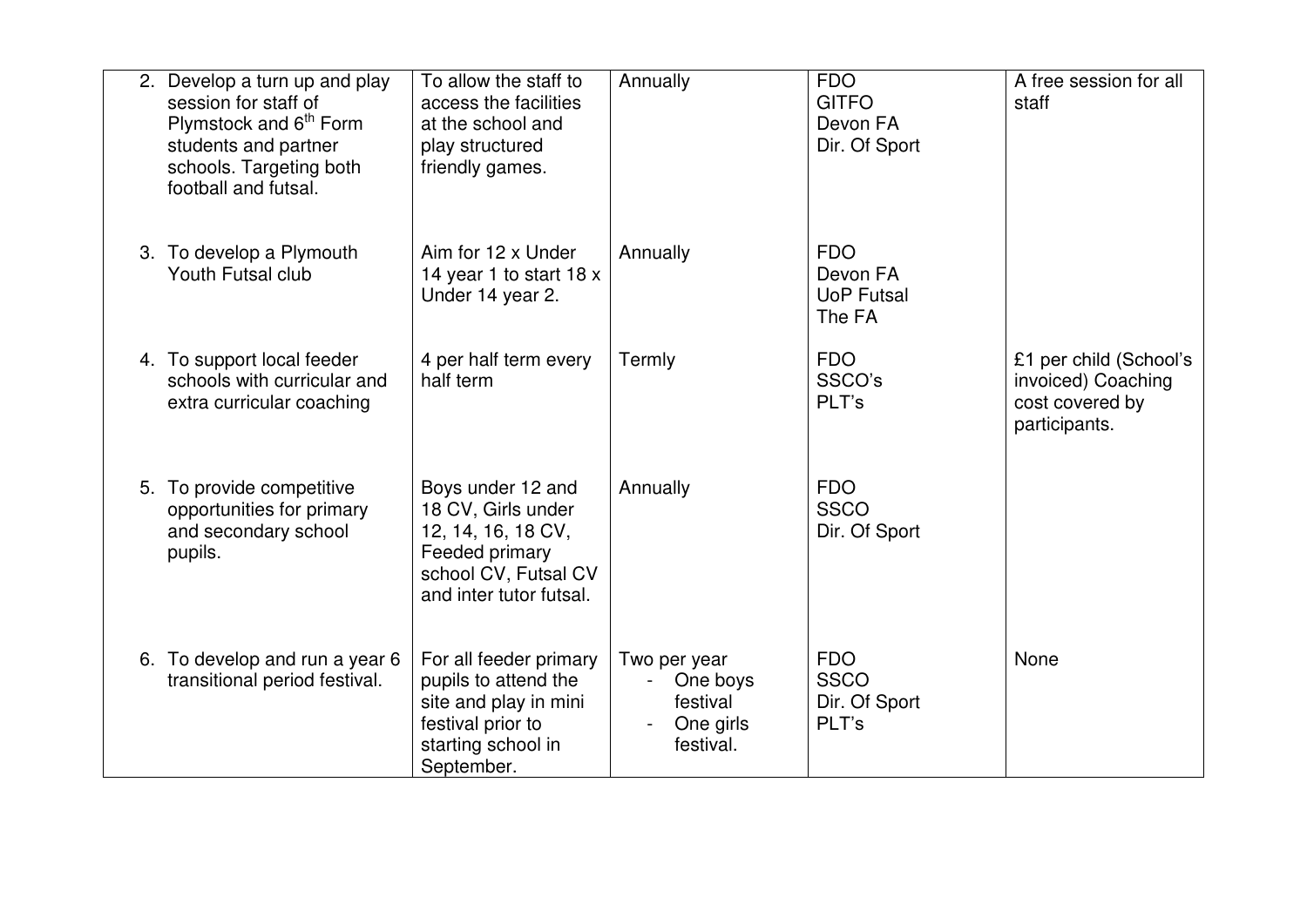| 7. Support faith and football at<br>Plymstock School and seek<br>sponsorship to fund ATP.                                                  | Continue to work with<br>faith and football to<br>provide a facility for<br>their league & to get<br>local players into<br>clubs. | Ongoing                                                                   | Faith and football<br><b>FDO</b>                                                                              | None- No facility cost<br>(Charitable<br>organisation)        |
|--------------------------------------------------------------------------------------------------------------------------------------------|-----------------------------------------------------------------------------------------------------------------------------------|---------------------------------------------------------------------------|---------------------------------------------------------------------------------------------------------------|---------------------------------------------------------------|
| 8. To host and develop<br>disability festivals at<br>Plymstock.                                                                            | Link with Devon FA<br>DFDO to establish<br>future plans                                                                           | Annually                                                                  | <b>DFDO</b><br><b>FDO</b><br><b>GITFO</b>                                                                     |                                                               |
| 9. Maintain girls only football<br>session and link with local<br>clubs. Link with WAG.                                                    | Advertise through<br>primary school<br>(curricular coaching)                                                                      | Girls only session (by<br>year 2)<br>Development centre<br>(by year $3$ ) | <b>Goals Soccer school</b><br><b>FDO</b><br><b>GDO-DFA</b>                                                    |                                                               |
| 10. To continue to develop<br>football within the school<br>holidays. Use as an entry<br>route into MSC and then exit<br>route into clubs. | To hold one holiday<br>club per week per<br>holiday                                                                               | School holiday period                                                     | Goals<br><b>FDO</b><br>Mini Soccer centre<br>staff                                                            |                                                               |
| 11. To continue with the<br>development of the<br>Saturday morning mini<br>soccer centre.                                                  | Enabling children to<br>access extra training<br>and have the<br>opportunity to access<br>local clubs.                            | Ongoing.                                                                  | <b>FDO</b><br>Mini SC Staff<br><b>Plymstock Utd</b><br><b>Morley Rangers</b><br><b>Elburton Villa</b><br>Hooe | £3 per week.<br>Coaching costs<br>covered by<br>participants. |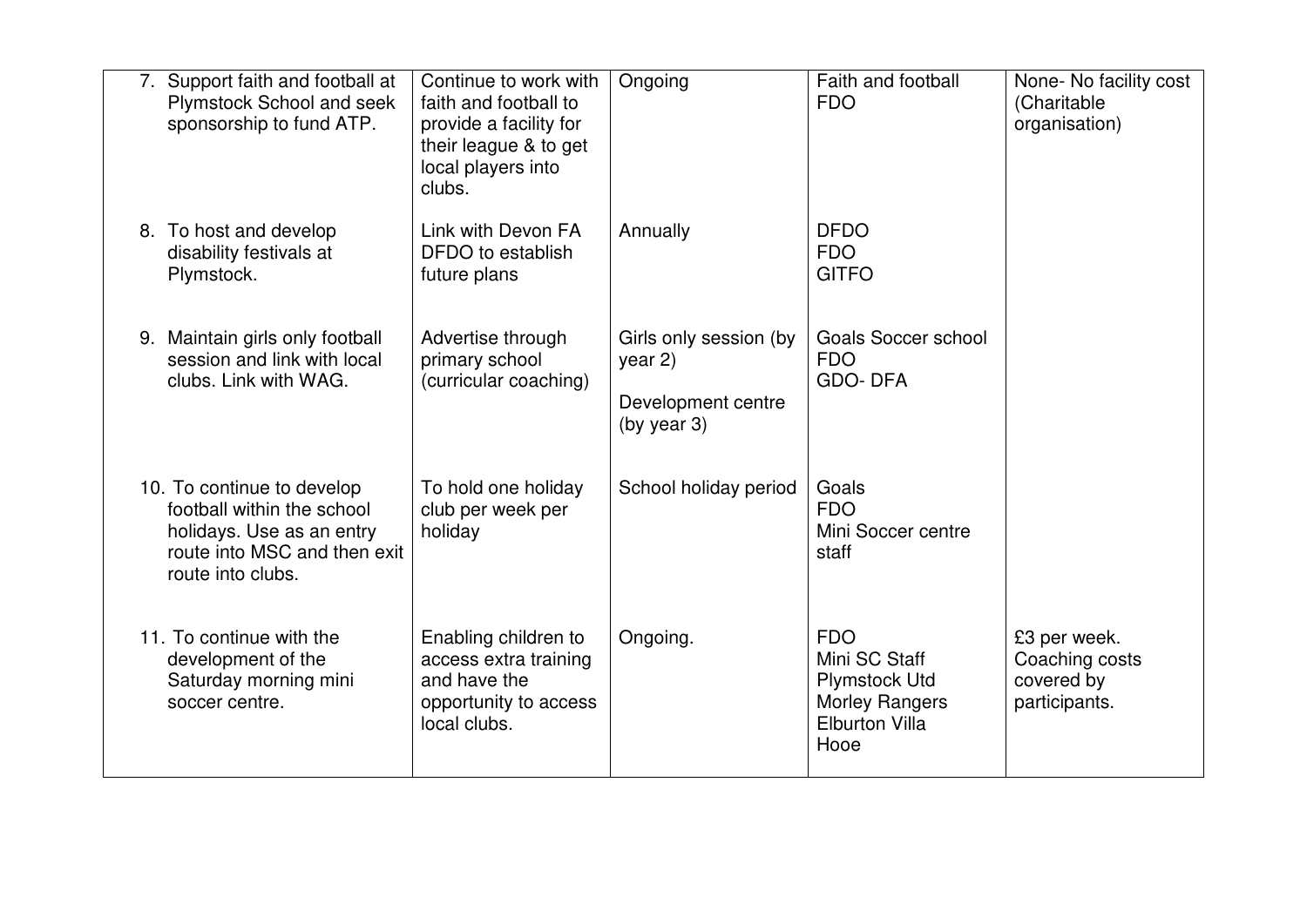| 12. To host primary school<br>festivals- Girls year 3/4 &<br>5/6 and boys 5/6 festivals.    | Provide extra<br>opportunities for local<br>primary school<br>children to participate<br>in football.                 | Annually | <b>FDO</b><br><b>SSCO</b><br>PLT's                                                                            |                                                     |
|---------------------------------------------------------------------------------------------|-----------------------------------------------------------------------------------------------------------------------|----------|---------------------------------------------------------------------------------------------------------------|-----------------------------------------------------|
| 13. To host, promote and<br>develop adult disability<br>community sessions at<br>Plymstock. | Increase the amount<br>of disability playing<br>opportunities within<br>the local area.                               | Annually | <b>FDO</b><br><b>GITFO</b><br><b>DFDO</b><br><b>CFA</b>                                                       |                                                     |
| 14. To support the<br>development of a Plymstock<br>Veterans side.                          | Provide the side with<br>an opportunity to<br>continue playing in a<br>structured/semi<br>competitive<br>environment. | Annually | <b>GITFO</b><br><b>FDO</b>                                                                                    |                                                     |
| 15. Support clubs with<br>development of new sides<br>as per club development<br>table.     | To provide strong<br>links between Mini<br><b>SC- Schools-Local</b><br>clubs                                          | Annually | Mini SC Staff<br><b>FDO</b><br><b>Plymstock Utd</b><br><b>Morley Rangers</b><br><b>Elburton Villa</b><br>Hooe |                                                     |
| 16. To continue with the Friday<br>night 'turn up and play'<br>session                      | To continue to<br>promote and support<br>the scheme and staff.                                                        | Annually | <b>FDO</b><br><b>GITFO</b><br>Friday night Staff                                                              | Funding to cover staff<br>wages- Crime beat<br>ect. |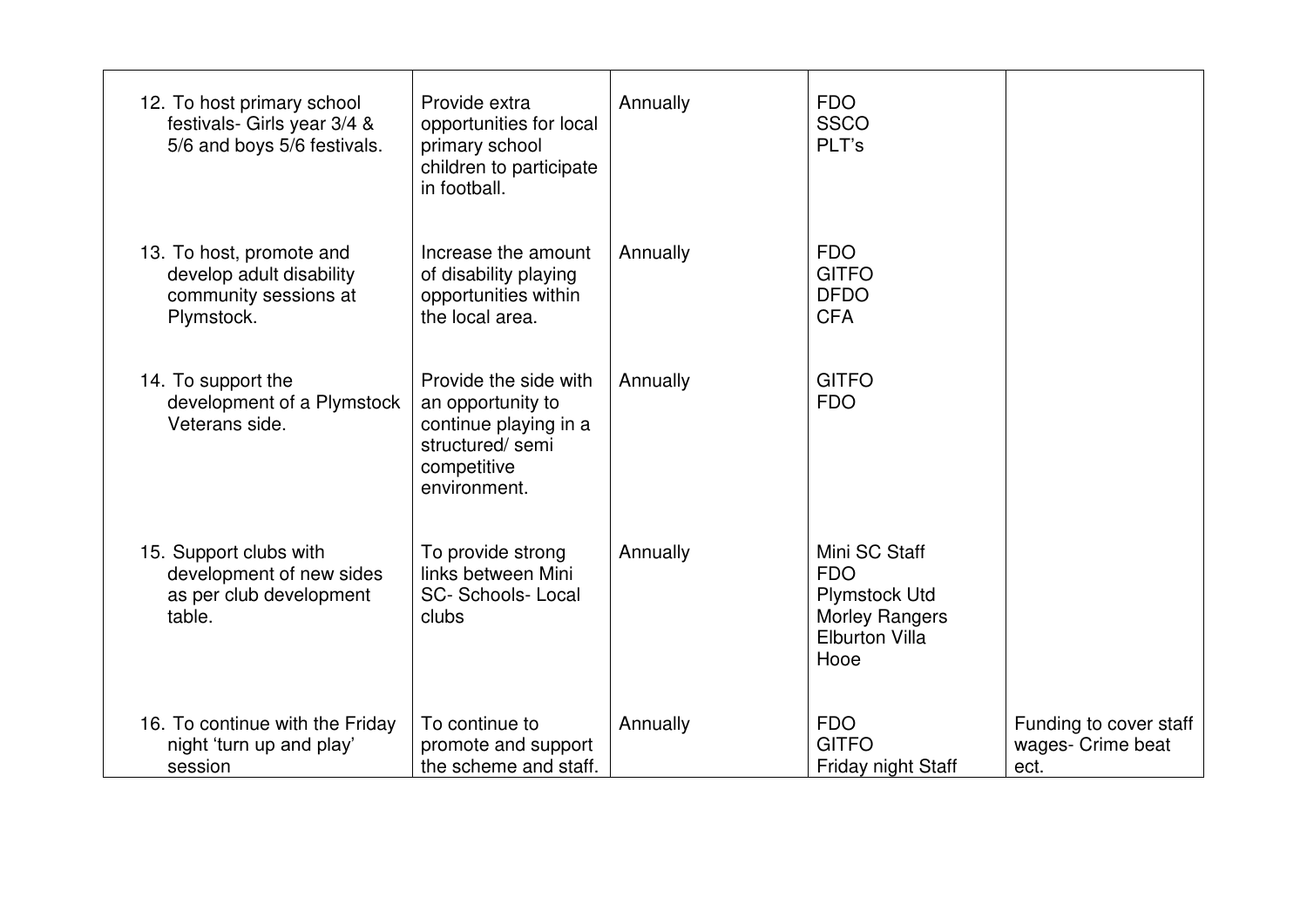| 17. Make pupils aware of<br>different pathways available<br>to them to play football<br>within the local community.                                                                   | Establish pathways<br>with local clubs<br>linking with PLT's and<br>feeder schools.    | Quarter 2 & 4<br>September 2011<br>onwards.                          | <b>FDO</b><br><b>GITFO</b><br><b>SSCO</b><br>PLT's<br>Clubs        | None                                                                        |
|---------------------------------------------------------------------------------------------------------------------------------------------------------------------------------------|----------------------------------------------------------------------------------------|----------------------------------------------------------------------|--------------------------------------------------------------------|-----------------------------------------------------------------------------|
| 18. Providing local children with<br>opportunities to attend turn<br>up and play sessions and<br>making children aware of<br>community club training<br>times and days.               | To provide<br>opportunities for<br>children to play in a<br>structured<br>environment. | Annually.                                                            | <b>FDO</b><br>Friday night staff<br><b>Clubs</b><br><b>GITFO</b>   | Staff wages to be<br>subsidised by<br>funding- Continually<br>seek funding. |
| 19. Assting Elburton Villa in the<br>rebuilding of the clubs youth<br>structure. Ensuring there are<br>optimal opportunities for<br>children to access a range<br>of clubs and teams. | Meeting with clubs<br>members to ensure<br>targets are being met                       | Quarterly updates<br>with the club on<br>progress of<br>development. | <b>FDO</b><br><b>Elburton Villa FC</b><br>Devon FA<br><b>GITFO</b> | None                                                                        |
| 20. To expand the mini soccer<br>centre to cater for larger age<br>groups with a view for<br>developing and expanding<br>the quality and range of<br>participants,                    | To cater for 13, 14,<br>15 and 16 year olds.                                           | To promote for a<br>September 2011<br>start.                         | <b>Local Clubs</b><br><b>FDO</b><br>Devon FA<br><b>GITFO</b>       | Additional staff to be<br>covered by additional<br>participants.            |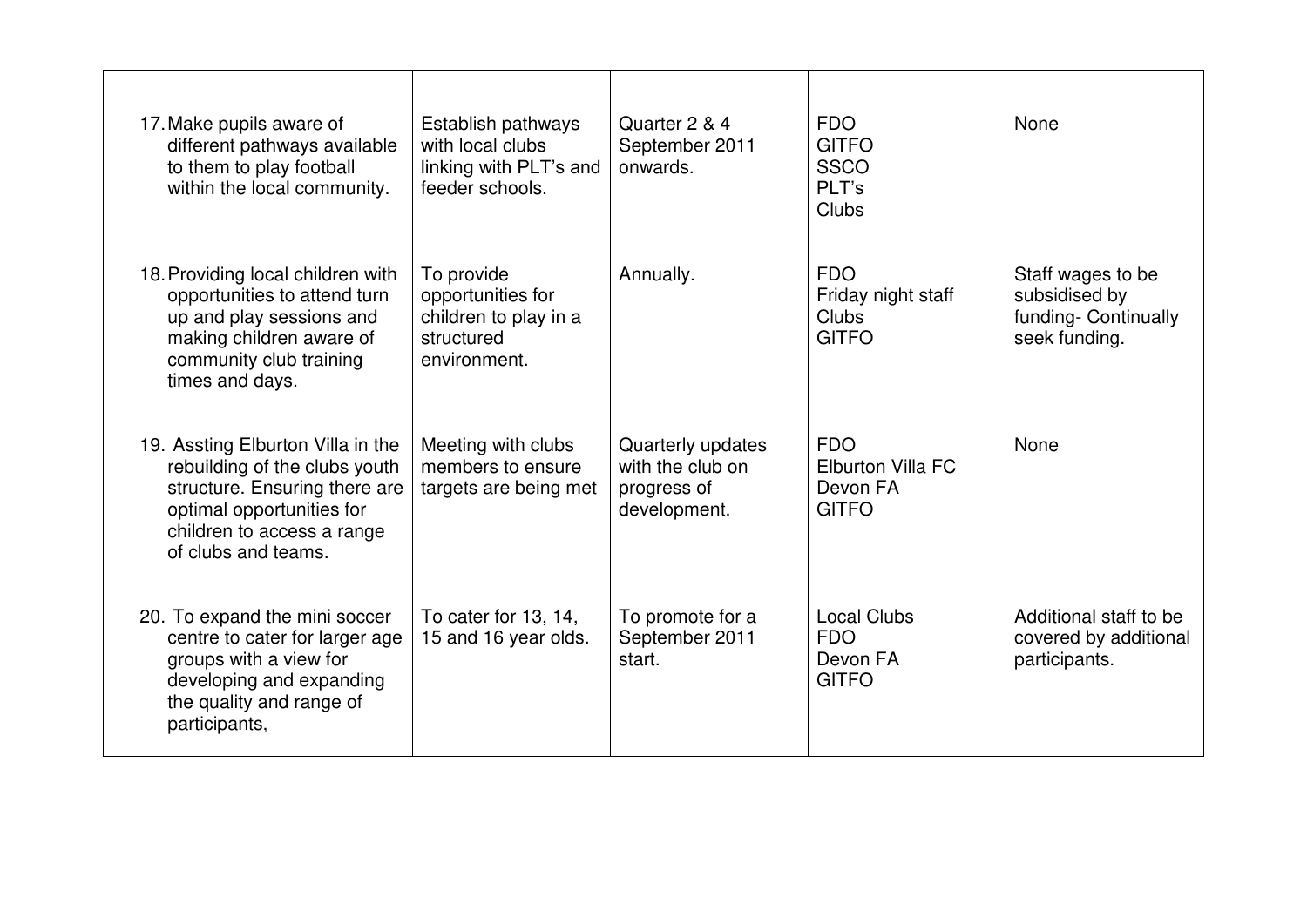Raising Standards and Addressing Abusive Behaviour

| Objective                                                                                                                                                         | <b>Achievement Targets</b>                                                                               | Timescale | Responsibility                                   | Costs                                            |
|-------------------------------------------------------------------------------------------------------------------------------------------------------------------|----------------------------------------------------------------------------------------------------------|-----------|--------------------------------------------------|--------------------------------------------------|
| 1. Provide opportunities for<br>coaches to continually<br>develop in order to promote<br>and support a higher quality<br>of coaching within schools<br>and clubs. | Provide 1 charter<br>standard event per<br>quarter. Liaise with<br>the FA for potential<br>coaches.      | Quarterly | <b>FDO</b><br>The FA<br>Devon FA                 | Free for all Charter<br><b>Standard Coaches.</b> |
| 2. To assist the DJM with the<br><b>Charter Standard league</b><br>status.                                                                                        | Support the league<br>and the clubs within<br>the local area in<br>maintaining the<br>correct standards. | Annually  | <b>FDO</b><br>The FA<br><b>CFA</b><br><b>DJM</b> |                                                  |
| 3. Support clubs with club<br>welfare.                                                                                                                            | To ensure clubs are<br>aware of welfare<br>issues, actions and<br>standards.                             | Annually  | <b>FDO</b><br>Dev FA-Welfare<br>Officer          |                                                  |
| 4. Support clubs with<br>nominations for annual<br>award events.                                                                                                  | To promote to local<br>clubs and ensure that<br>nominations are<br>completed for events.                 | Annually  | <b>FDO</b><br><b>CS Clubs</b><br><b>CFA</b>      |                                                  |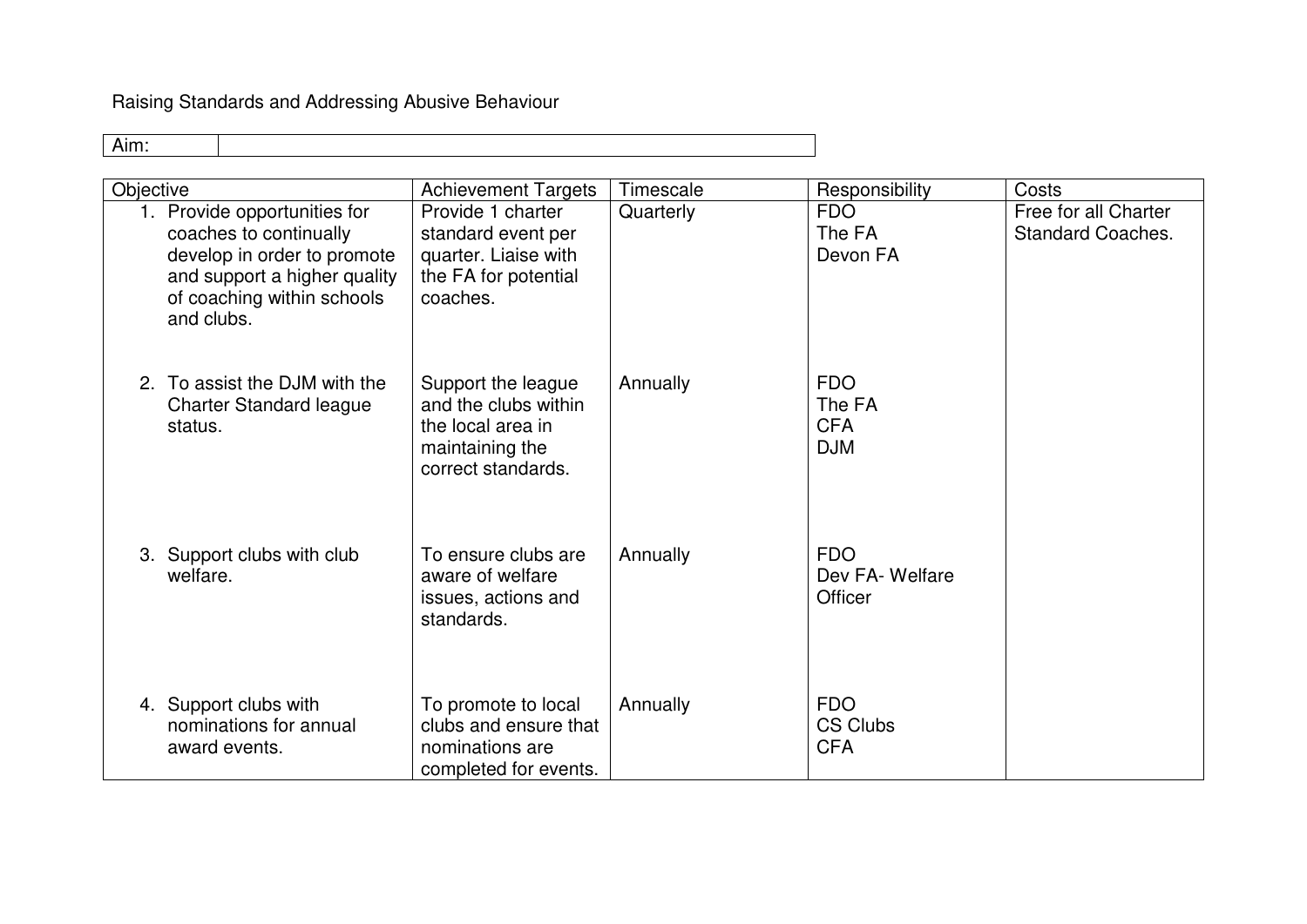| 5. To support The FA respect<br>programme.                                                              | Linked to club<br>development table-<br>ensuring standards<br>are met.                                                                                                             | Annually | <b>FDO</b><br><b>CS Clubs</b><br><b>CFA</b>                                                                                                        |                                    |
|---------------------------------------------------------------------------------------------------------|------------------------------------------------------------------------------------------------------------------------------------------------------------------------------------|----------|----------------------------------------------------------------------------------------------------------------------------------------------------|------------------------------------|
| 6. Support all clubs in the<br><b>Charter Standard</b><br>Programme, including<br>annual health checks. | Hooe- Charter<br>Standard to Basic.<br>Elburton Villa Charter<br>Standard Basic -<br>Development.<br>Plymstock-To<br>community.<br>Morley Rangers-<br>Development to<br>community. | Annually | <b>FDO</b><br><b>Hooe Rovers</b><br><b>Elburton Villa</b><br><b>Plymstock Utd</b><br><b>Morley Rangers</b><br>The FA<br><b>GITFO</b><br><b>CFA</b> |                                    |
| 7. Kick racism out of football<br>week of action.                                                       | Run a week of events<br>for school and<br>community.                                                                                                                               | Annually | <b>FDO</b><br><b>CFA</b><br><b>GITFO</b>                                                                                                           | <b>Resources</b>                   |
| 8. Refugee week                                                                                         | Run a youth<br>awareness session<br>linking with Plymouth<br>Hope FC, working in                                                                                                   | Annually | <b>FDO</b><br><b>CFA</b><br><b>GITFO</b><br>Hope FC                                                                                                | Hope FC (Grow the<br>Game funding) |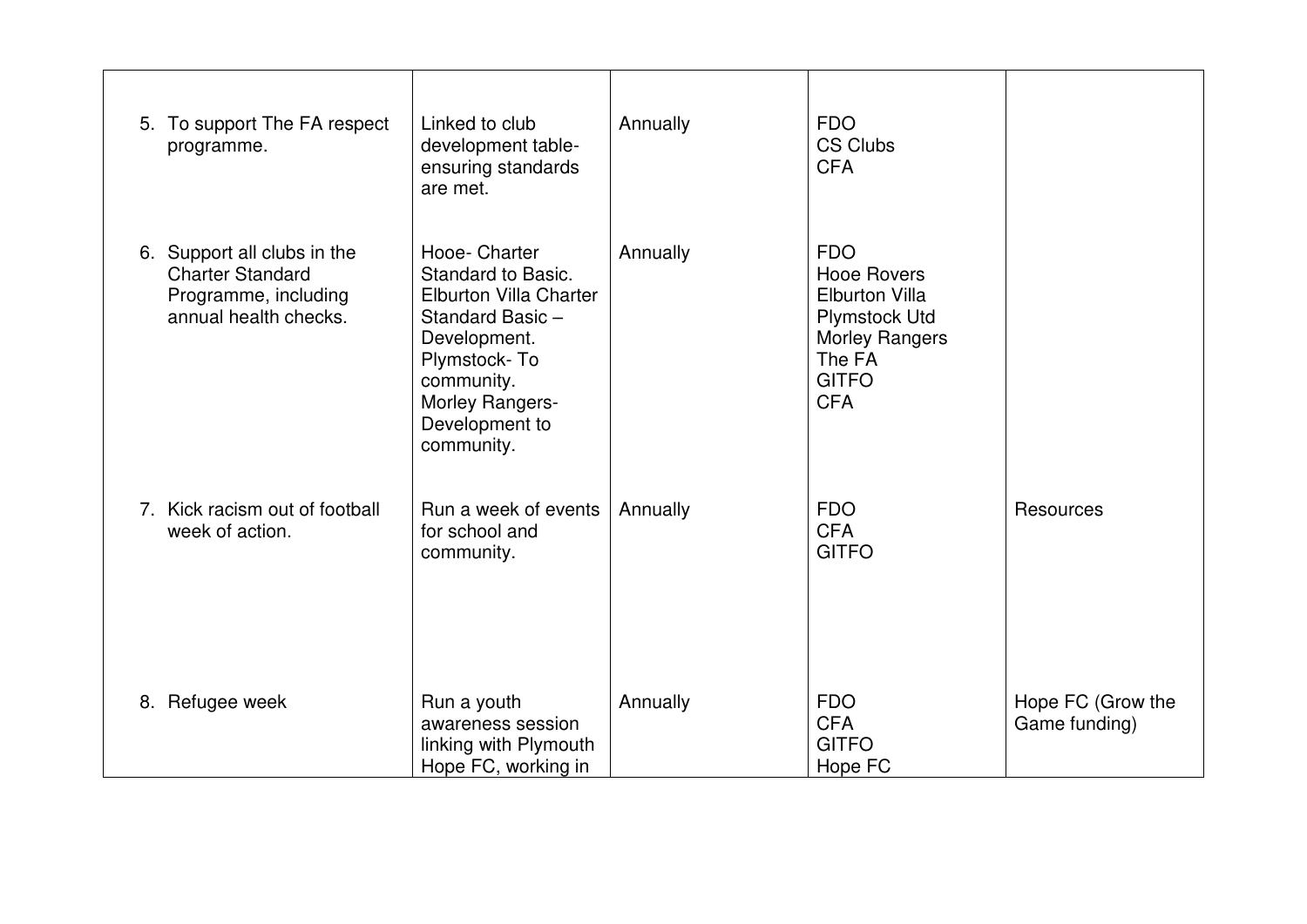| _<br>-<br>cop<br>. .<br>noois<br>$\cdots$<br>'ivmoutr<br>- Ir<br>อเม |  |  |
|----------------------------------------------------------------------|--|--|
|                                                                      |  |  |

# Better Players

| .<br>AILLL. |  |
|-------------|--|

| Objective |                                                                                                                                                                    | <b>Achievement Targets</b>                                                                                                                                                      | Timescale                                                                 | Responsibility                                          | Costs                                             |
|-----------|--------------------------------------------------------------------------------------------------------------------------------------------------------------------|---------------------------------------------------------------------------------------------------------------------------------------------------------------------------------|---------------------------------------------------------------------------|---------------------------------------------------------|---------------------------------------------------|
|           | 1. Provide opportunities for<br>coaches to continually<br>develop in order to promote<br>and support a higher quality<br>of coaching within schools<br>and clubs.  | Provide 1 charter<br>standard event per<br>quarter. Liaise with<br>the FA for potential<br>coaches.                                                                             | Quarterly                                                                 | <b>FDO</b><br>The FA<br>Devon FA                        | Free for all Charter<br><b>Standard Coaches.</b>  |
|           | 2. To advertise the GK classes<br>to all DJM teams with a view<br>to becoming the hub centre<br>for all GK training across<br>Plymouth.                            | To raise the number<br>of goal keepers<br>receiving quality<br>position specific<br>training.<br>Year 1-12 Gk's.<br>Year 2-24 Gk's.                                             | Quarterly                                                                 | <b>DJM</b><br><b>FDO</b><br>Sam Lewis- GK<br>Coach.     | Coaching cost<br>covered through<br>participants. |
|           | 3. Providing stronger links<br>between mini SC and club<br>teams, ensuring young<br>players have the opportunity<br>to play in competitive<br>matches and develop. | To ensure that a<br>representative from<br>each local club is<br>linked with the mini<br>soccer centre to liaise<br>with managers to<br>feed players into<br>appropriate sides. | Quarterly checks on<br>players and updates<br>with club linked<br>member. | Mini SC Staff<br><b>FDO</b><br>Community club<br>member | None                                              |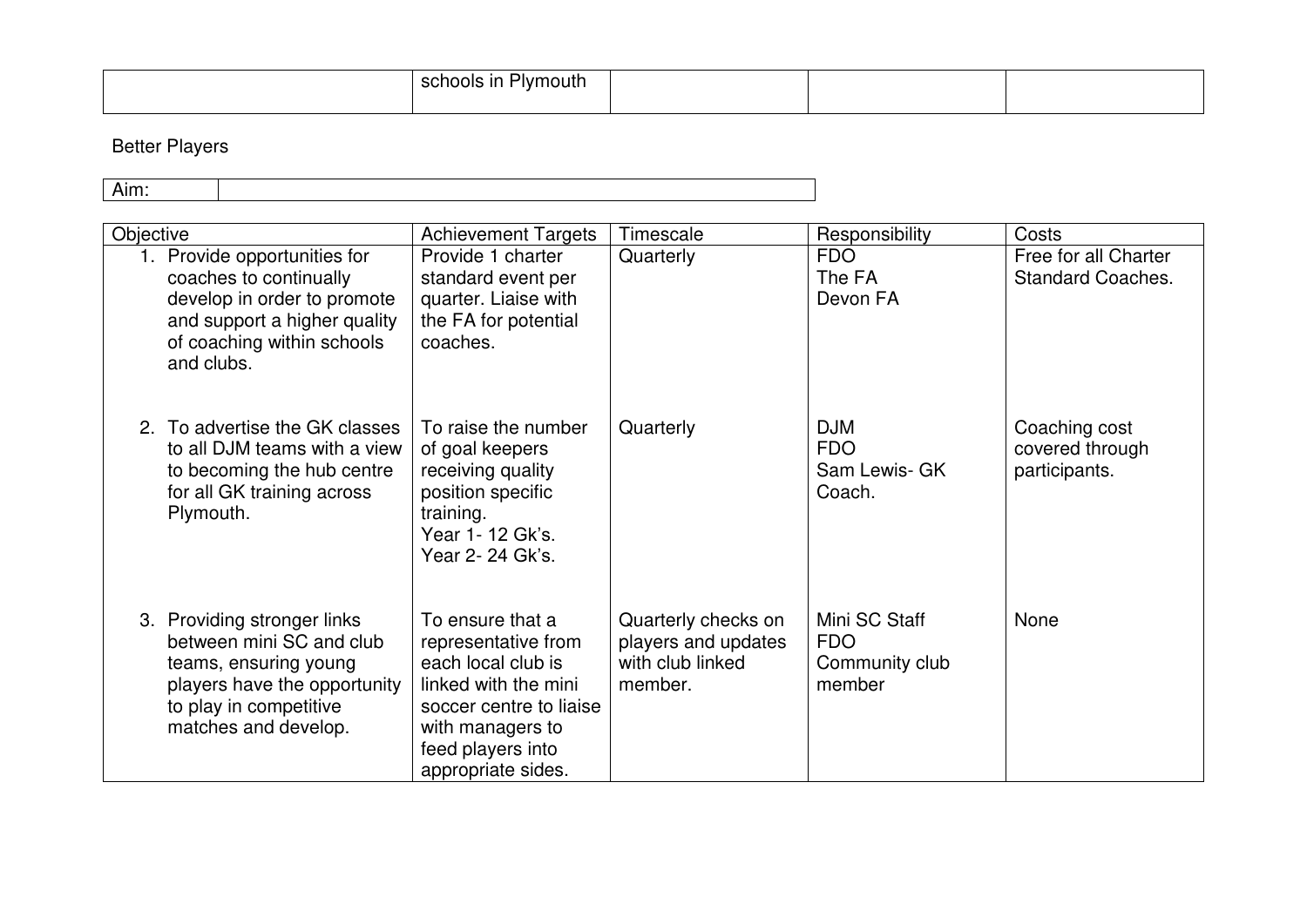| 4. Positively promote girls and<br>boys c of e and promote<br><b>DCFA</b> disability<br>development centre. | To provide an<br>opportunity for<br>footballers' to play<br>and develop skills in<br>order to play.                                                           | Annually                                                         | <b>FDO</b><br><b>CFDO</b><br><b>DFDO</b><br><b>GITFO</b><br><b>CFA</b>            |                                                        |
|-------------------------------------------------------------------------------------------------------------|---------------------------------------------------------------------------------------------------------------------------------------------------------------|------------------------------------------------------------------|-----------------------------------------------------------------------------------|--------------------------------------------------------|
| 5. To run holiday camps for<br>boys and girls aged 4-16.                                                    | Providing holiday fun<br>camps with a chance<br>to improve skills.<br>Opportunity for all<br>children.                                                        | Ongoing-To provide<br>at least 1 day per<br>school holiday week. | <b>FDO</b><br>Goals<br><b>Cresta Soccer School</b><br>Mini Soccer Centre<br>staff | Staff and facility cost<br>covered by<br>participants. |
| 6. To provide a facility for<br>Youth Awards as per DCFA<br>requirements.                                   | To host and provide<br>opportunity to run<br>appropriate courses<br>for coaches to<br>continually improve<br>and develop.                                     | At least one age<br>appropriate and one<br>module one per year.  | Devon FA<br><b>FDO</b>                                                            |                                                        |
| 7. To work with the DJM to<br>provide a Charter Standard<br>league and host transitional<br>festivals.      | Provide teams<br>entering periods of<br>playing transition to<br>have a chance to<br>play in the new<br>structure in a friendly<br>structured<br>environment. | Quarterly.                                                       | <b>FDO</b><br><b>GITFO</b><br><b>DJM</b><br>Devon FA<br>Clubs                     | A free festival for CS<br>clubs.                       |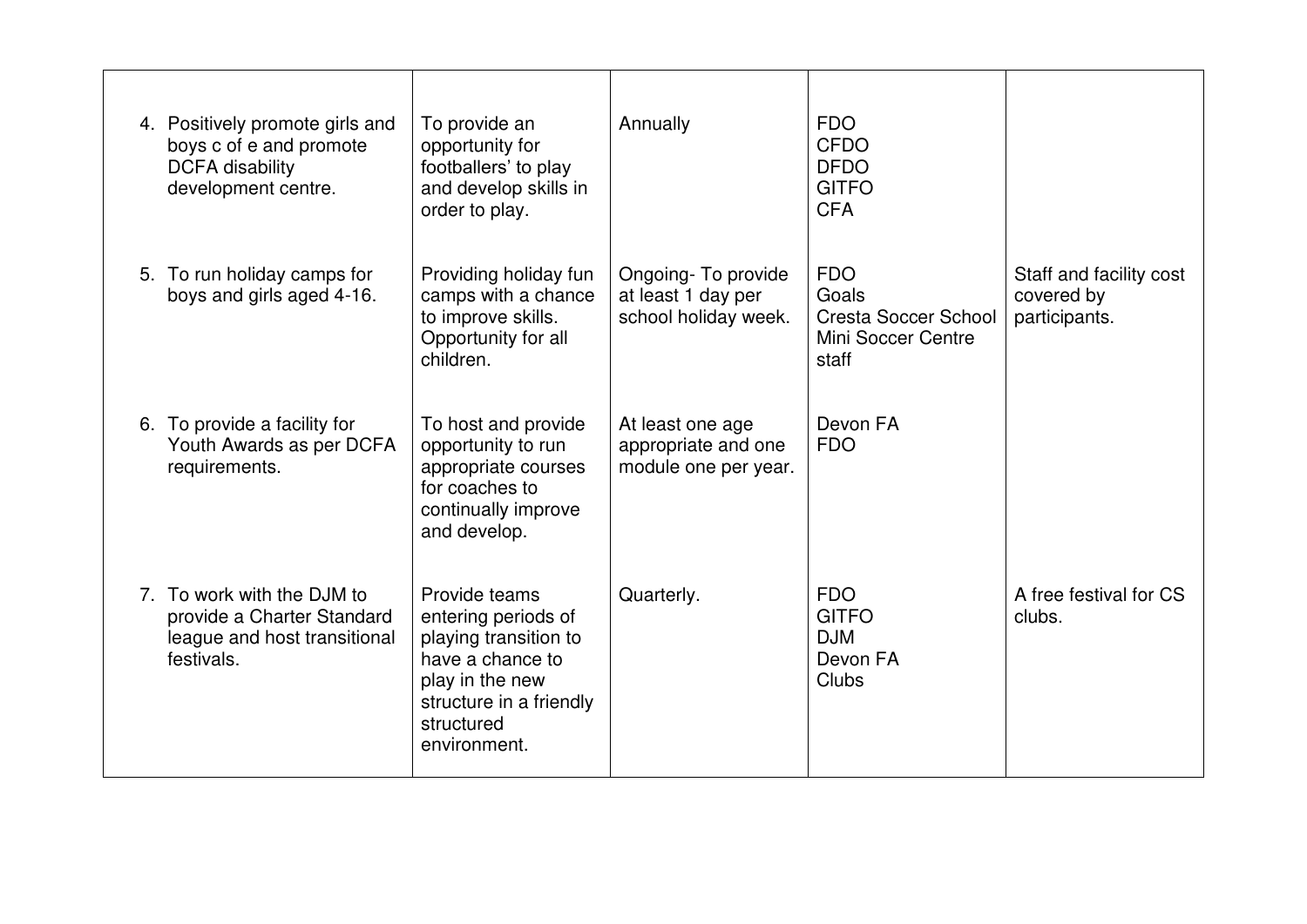| 8. To promote the importance<br>of Youth Awards within<br>clubs in line with CS<br>requirements. | To support promotion<br>with running of<br>events and courses. | Quarterly | <b>FDO</b><br>Devon FA<br><b>Clubs</b> | None |
|--------------------------------------------------------------------------------------------------|----------------------------------------------------------------|-----------|----------------------------------------|------|
|                                                                                                  |                                                                |           |                                        |      |

## Running the Game

| Objective                            | <b>Achievement Targets</b>                                                                                      | Timescale | Responsibility                   | Costs |
|--------------------------------------|-----------------------------------------------------------------------------------------------------------------|-----------|----------------------------------|-------|
| 1. To promote FA online<br>services. | To ensure awareness<br>is raised through<br>promotion for<br>services such as Full<br>Time/ Member<br>services. | Quarterly | <b>FDO</b><br>Devon FA<br>The FA | None  |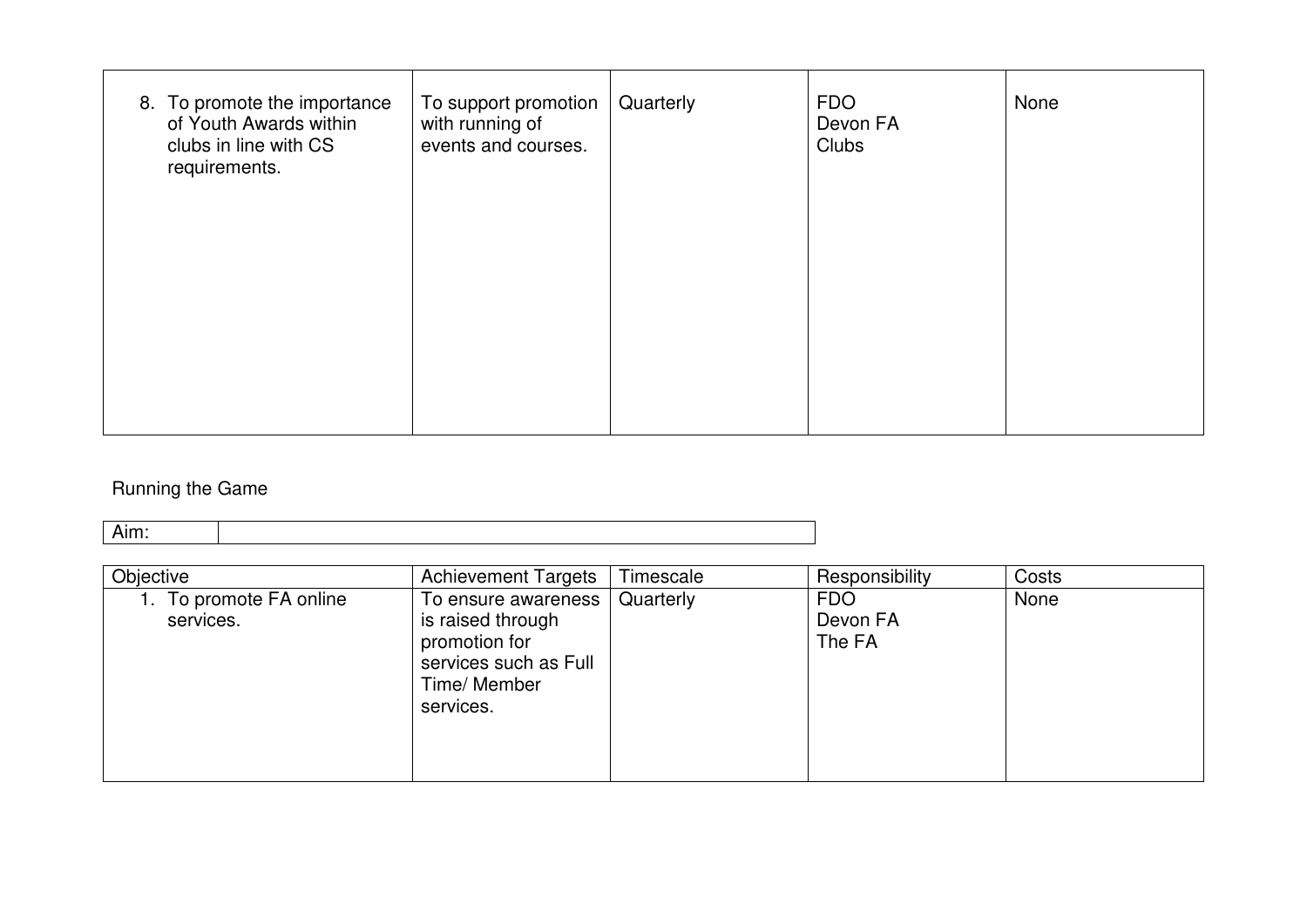| 2. To support clubs to write<br>and deliver Development<br>Plans.                           | To ensure coaches<br>are aware of<br>pathways and areas<br>of support that<br>Plymstock School<br>can lend (Courses,<br>Mini Soccer Centre<br>ect)          | Quarterly                 | <b>FDO</b><br><b>Local Clubs</b><br>Devon FA<br>Mini Soccer Centre | None |
|---------------------------------------------------------------------------------------------|-------------------------------------------------------------------------------------------------------------------------------------------------------------|---------------------------|--------------------------------------------------------------------|------|
| 3. To produce a review for<br>quarterly steering group.                                     | Produce a quarterly<br>review for steering<br>group meetings.                                                                                               | Quarterly                 | <b>FDO</b>                                                         | None |
| 4. Quarterly steering group<br>meetings to monitor<br>progress and gain feedback.           | To monitor progress<br>and gain feedback.                                                                                                                   | Quarterly                 | <b>FDO</b><br><b>Steering Group</b>                                | None |
| 5. Ensure all paper work is<br>completed on time and<br>ensure that the data is<br>correct. | Ensure enough time<br>is given to complete<br>all admin for all the<br>programmes. Both<br>county FA targets<br>and Plymstock<br>School targets on<br>time. | <b>Ongoing/ Quarterly</b> | <b>FDO</b>                                                         | None |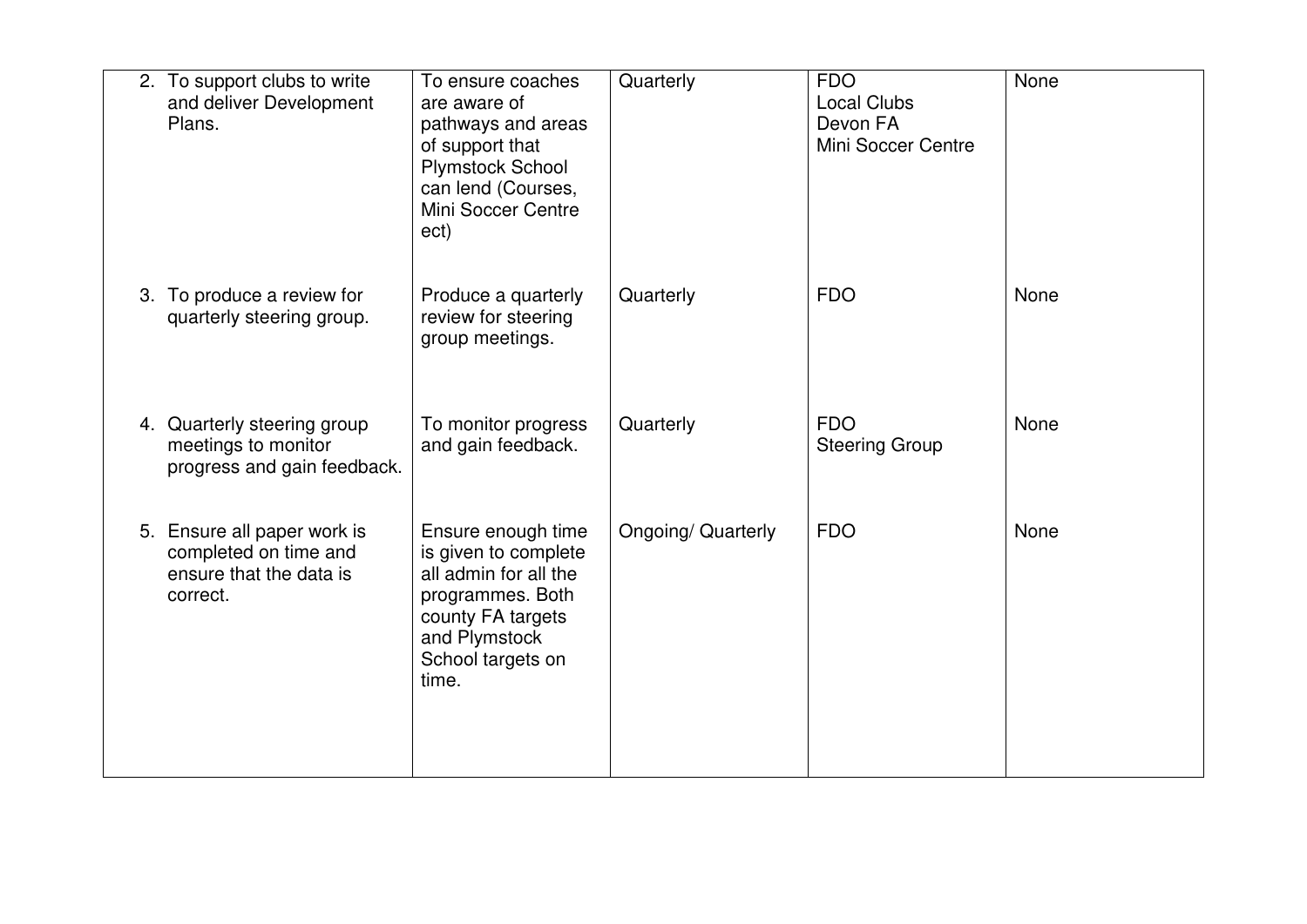| 6. To work closely with Devon<br>FA ensuring that coaching<br>courses are run effectively<br>whilst using the facility. | Communicating with<br>tutors to ensure<br>everything is set to<br>ensure an effective<br>course is run. | Ongoing | FDO.<br>Devon FA<br><b>Sport Centre Staff</b> | None |
|-------------------------------------------------------------------------------------------------------------------------|---------------------------------------------------------------------------------------------------------|---------|-----------------------------------------------|------|
|-------------------------------------------------------------------------------------------------------------------------|---------------------------------------------------------------------------------------------------------|---------|-----------------------------------------------|------|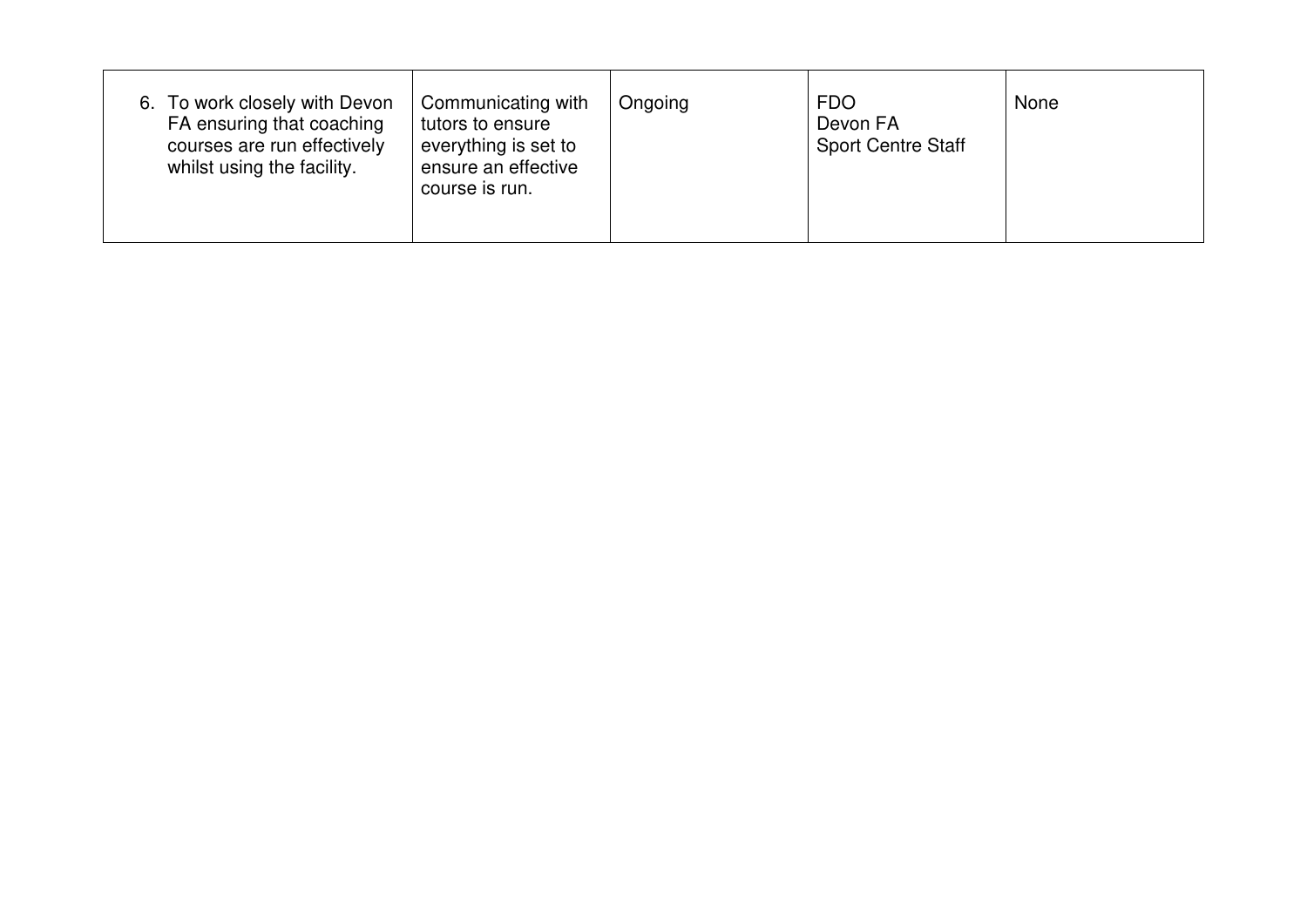## Workforce Development

| Objective |                                                                                                                                                                                                                                                                        | <b>Achievement Targets</b>                                                                                                                | Timescale                                                                            | Responsibility                       | Costs |
|-----------|------------------------------------------------------------------------------------------------------------------------------------------------------------------------------------------------------------------------------------------------------------------------|-------------------------------------------------------------------------------------------------------------------------------------------|--------------------------------------------------------------------------------------|--------------------------------------|-------|
|           | 1. To continually seek for<br>young leaders/ volunteers<br>and provide opportunities for<br>these individuals to gain<br>experience and develop.                                                                                                                       | Identifying individuals<br>through PE staff and<br>allowing these young<br>people to gain<br>specific qualifications.                     | Each academic year.                                                                  | <b>FDO</b><br><b>PE Staff</b>        | None  |
|           | 2. Devise a minimum standard<br>of deployment for extra<br>curricular coaches. Aim for<br>level 2 standard coach.                                                                                                                                                      | All coaches to be<br>CRB checked. To<br>hold a minimum of<br>Level 1 certificate. To<br>hold relevant 1 <sup>st</sup> aid<br>certificate. | Immediate and<br>ongoing.                                                            | <b>FDO</b>                           |       |
|           | 3. Devon FA young leaders<br>programme - Assist in the<br>running of a Devon FA<br>young leadership<br>programme including<br>hosting a Plymouth<br>selection event and working<br>with county development<br>staff in mentoring young<br>leaders throughout the year. | Working with county<br>development staff in<br>mentoring young<br>leaders throughout<br>the year.                                         | To engage new<br>leaders from<br>September 2011 and<br>review on a 6 month<br>basis. | <b>FDO</b><br>Devon FA<br>Head of PE |       |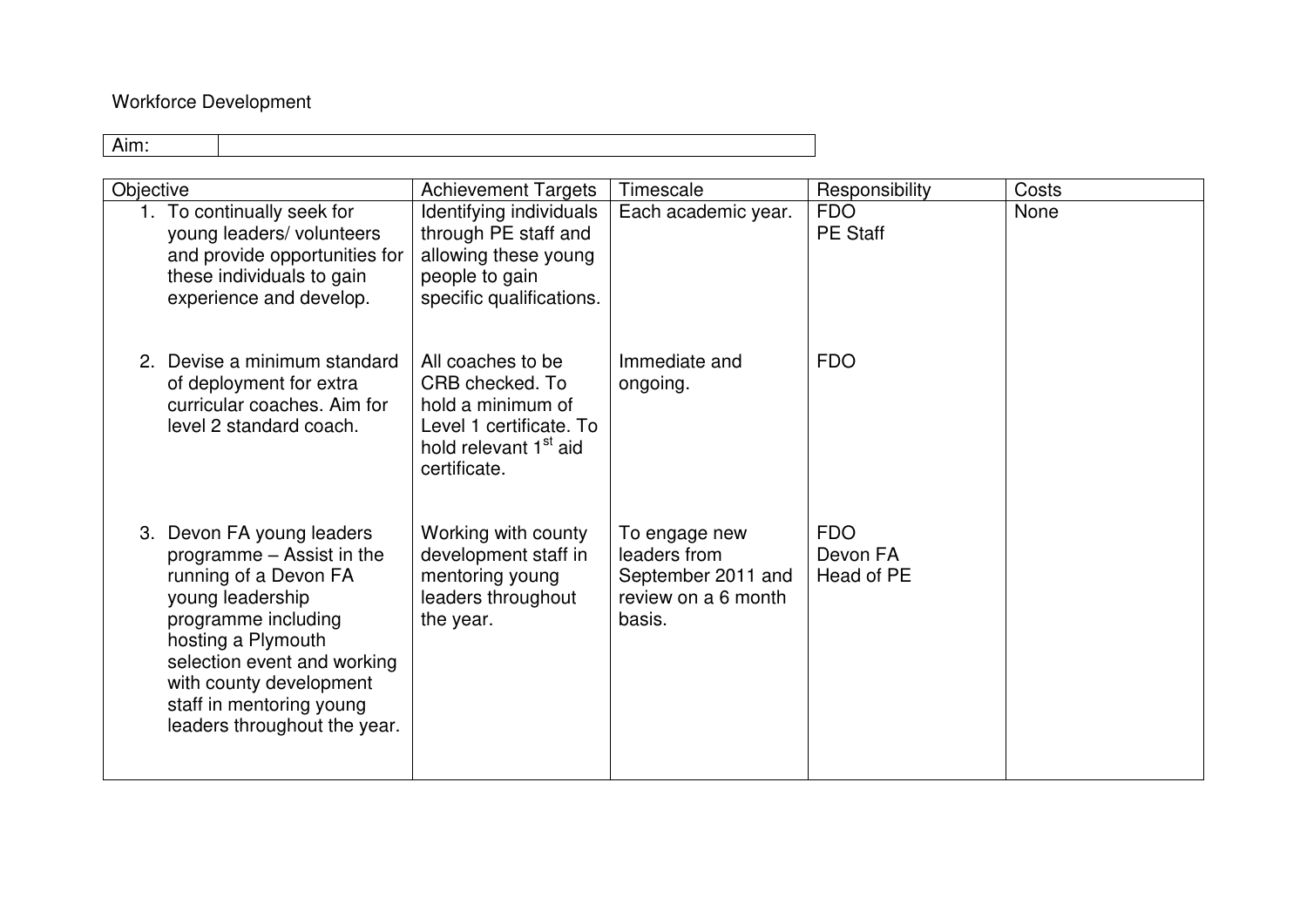| 4. To improve the Futsal<br>workforce by setting up links<br>with University of Plymouth<br>Futsal club. Run sufficient<br>amount of courses in order<br>for Futsal to grow. | To provide UoP futsal<br>members with a<br>chance to develop<br>their own abilities and<br>the name of futsal<br>across Plymouth. | To be fully in place<br>before small sided<br>leagues commence<br>in May 2011. | <b>FDO</b><br>UofP futsal.                                                                   | £40 per person.                                                       |
|------------------------------------------------------------------------------------------------------------------------------------------------------------------------------|-----------------------------------------------------------------------------------------------------------------------------------|--------------------------------------------------------------------------------|----------------------------------------------------------------------------------------------|-----------------------------------------------------------------------|
| 5. To run referee courses at<br>Plymstock for student and<br>community members. Liase<br>with referee development<br>officer at CFA to run<br>courses.                       | Develop entry routes<br>into leagues.                                                                                             | Year 1- Mini whistles<br>course.<br>Year 2- Referee<br>course                  | <b>FDO</b><br>Referee Dev Officer.<br>Director of Sport.                                     | Cost to be picked up<br>by participants. CFA<br>to pay facility cost. |
| 6. Referee mentoring<br>opportunities.<br>- Football<br>-Futsal                                                                                                              | To allow students on<br>courses to gain<br>experience through<br>competition. Develop<br>links with P&D league<br>and UCP Marjon. | To set the links up by<br>September 2011.                                      | <b>FDO</b><br><b>DJM</b><br>P&D League<br><b>BUCS</b><br>Marjon<br>Plymouth Uni<br>Devon FA. | Mentoring to be done<br>on a voluntary basis-<br>No costs.            |
| 7. Level 1 and 2 Coaching<br>certificate. Working in<br>partnership with Devon FA<br>to become a coaching<br>centre at Plymstock School<br>for local coaches.                | 36 Qualified coached<br>per year.                                                                                                 | Level 2- One per<br>year.                                                      | <b>FDO</b><br>Devon FA                                                                       | Cost to be picked up<br>by participants. CFA<br>to pay facility cost. |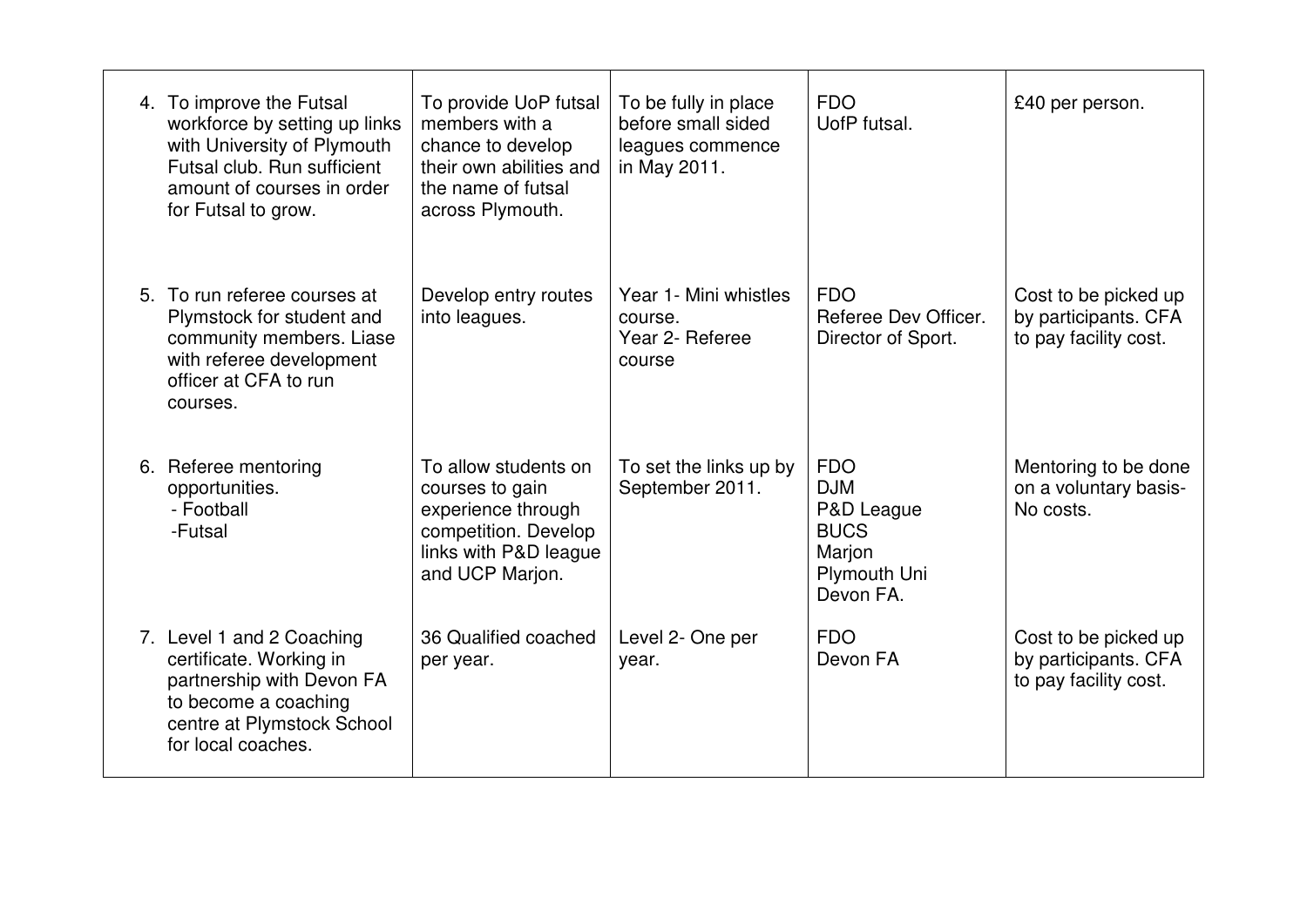| 8. Work with DCFA and local<br>clubs to run stand alone<br>courses when needed.                                           | 15 people qualified<br>per annum.                                                                                                                | Yearly   | Devon FA<br><b>FDO</b>                   | Cost to be picked up<br>by participants. CFA<br>to pay facility cost. |
|---------------------------------------------------------------------------------------------------------------------------|--------------------------------------------------------------------------------------------------------------------------------------------------|----------|------------------------------------------|-----------------------------------------------------------------------|
| 9. JFO Qulaification- Work with<br>Devon FA offering 30<br>students per annum the<br>opportunity to attend JFO<br>course. | 30 places per year.                                                                                                                              | Annually | Head of PE<br>Dir of Sport<br><b>FDO</b> |                                                                       |
| 10. Support clubs develop level<br>1 and 2 coaches as per club<br>plans.                                                  | Provide a facility and<br>opportunity for local<br>coaches and clubs to<br>develop by providing<br>appropriate courses<br>and in service events. | Annually | <b>FDO</b><br>Devon FA<br>Clubs          | Cost to be picked up<br>by participants. CFA<br>to pay facility cost. |
| 11. Support promotion of Coach<br>Licensing programme.                                                                    | To ensure all clubs<br>are aware of and<br>develop towards the<br>licensing programme.                                                           | Annually | <b>FDO</b><br>Devon FA<br><b>Clubs</b>   |                                                                       |
|                                                                                                                           |                                                                                                                                                  |          |                                          |                                                                       |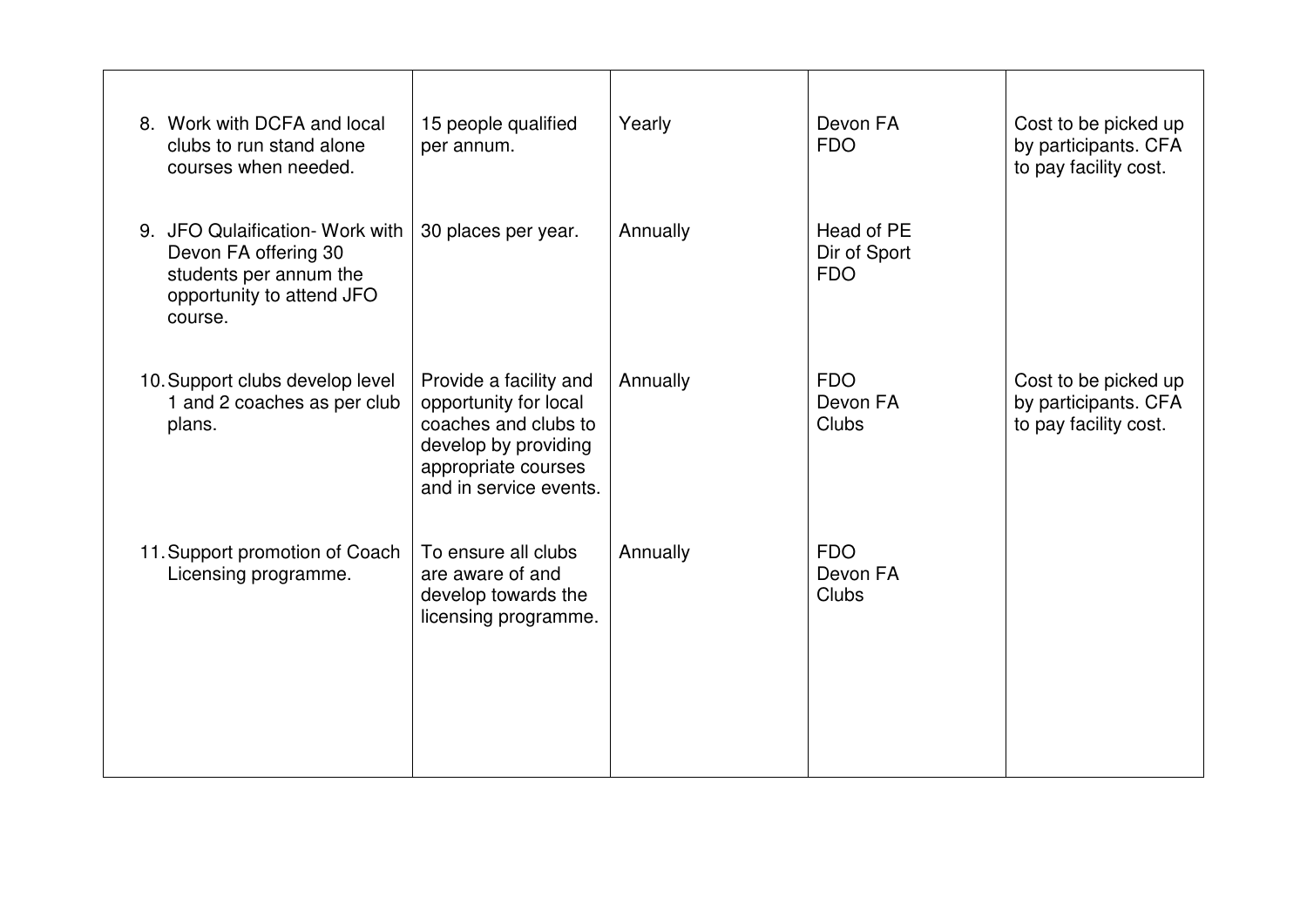| 12. Ensure clubs have job<br>descriptions for volunteers.                                           | To support and<br>ensure that both club<br>and volunteer are<br>aware of the roles<br>and responsibilities<br>they are undertaking.                                                                                    | Annually | <b>FDO</b><br>Devon FA<br>Clubs                                | None |
|-----------------------------------------------------------------------------------------------------|------------------------------------------------------------------------------------------------------------------------------------------------------------------------------------------------------------------------|----------|----------------------------------------------------------------|------|
| 13. Support club volunteer<br>coordinators with<br>recruitment of coaches and<br>young leaders.     | To provide a link for<br>pupils of the school to<br>enter local clubs to<br>provide volunteer<br>support.                                                                                                              | Annually | <b>FDO</b><br>Devon FA<br>Clubs                                | None |
| 14. Support clubs to recruit<br>referees as per team<br>development or at least 1<br>per year.      | To provide both club<br>officials and local<br>pupils to attend<br>appropriate courses<br>in order to develop<br>the number of<br>referees within clubs.<br>Setting up<br>appropriate links with<br>schools and clubs. | Annually | <b>FDO</b><br>Devon FA<br>Clubs<br>Head of PE<br>Dir of Sport. | None |
| 15. Provide opportunity for<br><b>Plymstock School Young</b><br>Leadership Programme to<br>develop. | Recruit young<br>leaders and deploy at<br>events.                                                                                                                                                                      | Annually | <b>FDO</b><br>Devon FA<br>Clubs<br>Head of PE                  | None |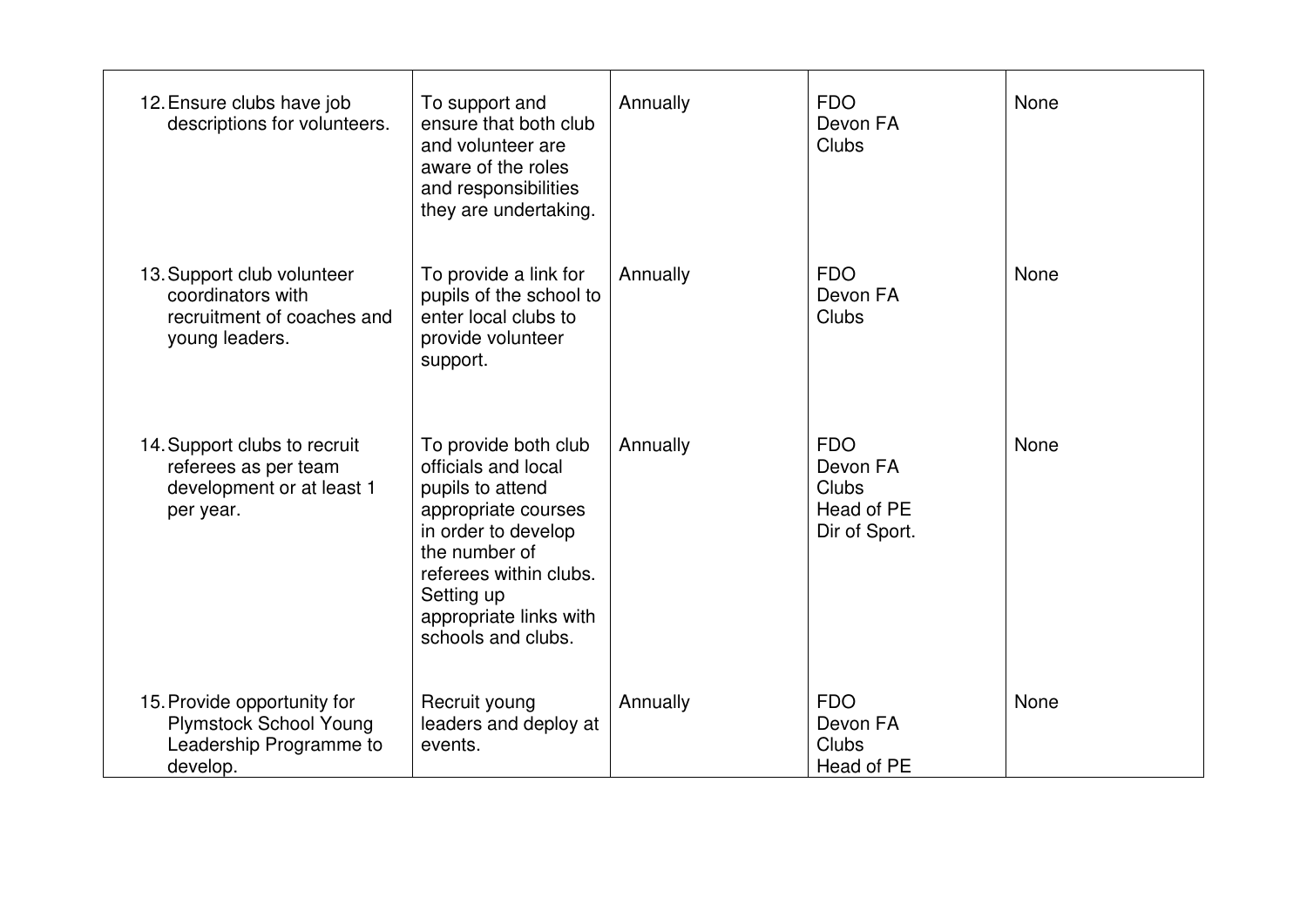## Facility Development

| Objective |                                                                        | <b>Achievement Targets</b>                                                                                 | Timescale                              | Responsibility                                                         | Costs      |  |  |
|-----------|------------------------------------------------------------------------|------------------------------------------------------------------------------------------------------------|----------------------------------------|------------------------------------------------------------------------|------------|--|--|
|           | 1. Provide a pitch adaptation<br>for 9v9 structures on grass.          | For the school to be<br>able to host 9v9<br>fixtures in order to<br>support youth football<br>adaptations. | Ongoing                                | <b>FDO</b><br>Devon FA<br><b>Plymstock Site</b><br>manager             | <b>TBC</b> |  |  |
|           | 2. Provide an additional 11v11<br>pitch at the school (Grass<br>pitch) | To be able to provide<br>an additional pitch for<br>teams on the rugby<br>pitch using dual<br>posts.       | Provisional date of<br>September 2011. | <b>FDO</b><br>Devon FA<br><b>Plymstock Site</b><br>manager             | <b>TBC</b> |  |  |
|           | 3. Summer booking period<br>plan.                                      | At least half price<br>booking and a<br>friendly fixture night.                                            | April 2011 onwards                     | <b>FDO</b><br>P&D League<br><b>DJM</b>                                 |            |  |  |
|           | 4. Improve summer usage.                                               | To raise the current<br>usage levels of the<br>facility.                                                   | Yearly-<br>April – August.             | <b>FDO</b><br><b>Business Manager</b><br>Dir. Of Sport<br><b>GITFO</b> | None       |  |  |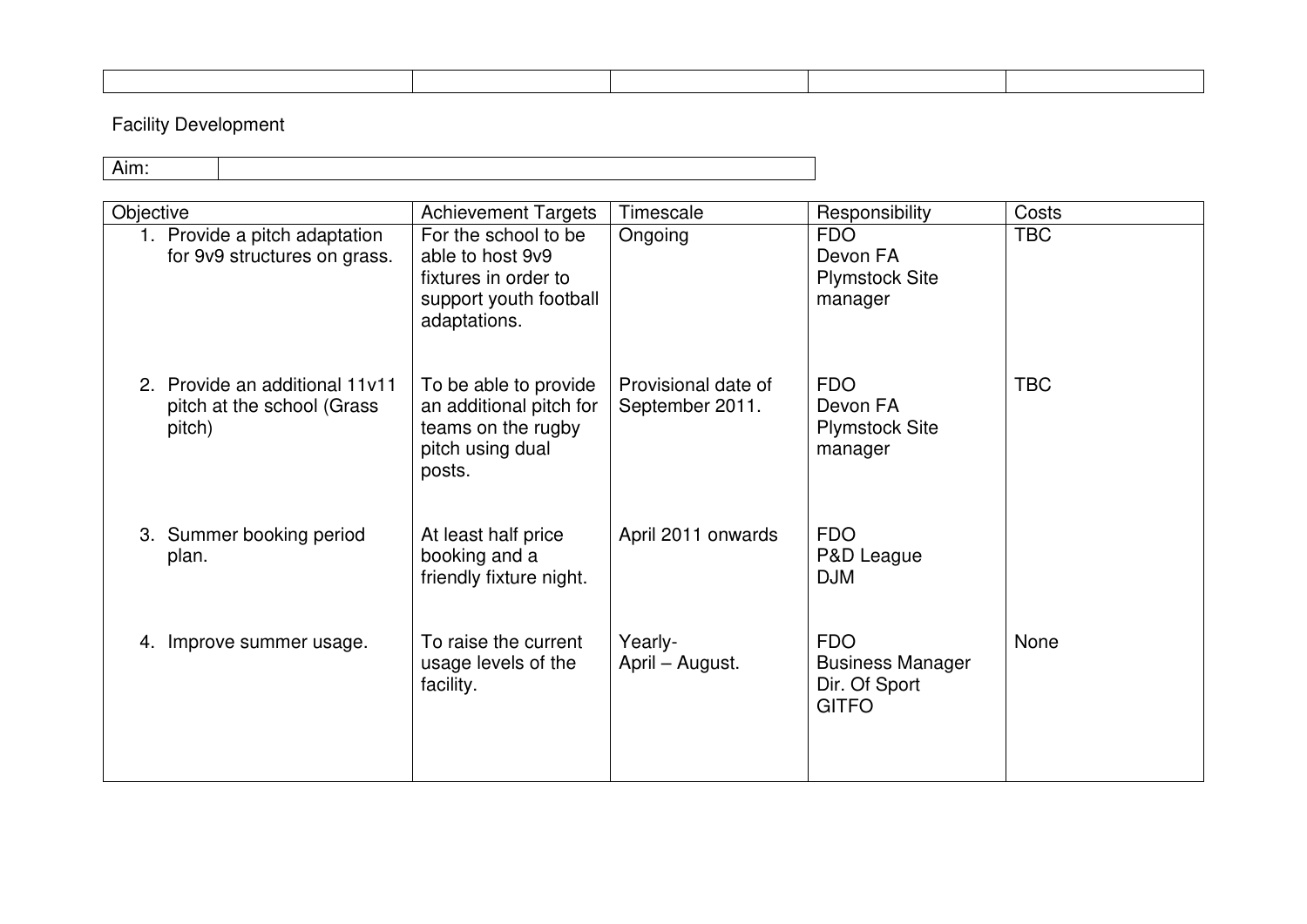|    | 5. Maintain relationships with<br>current clubs and build/<br>expand these. | Morley<br>Plymstock Utd<br><b>Plymouth Albion</b><br>Oaks<br>Plymouth Uni<br><b>Faith and Football</b><br><b>PAFC GCofE</b> | Yearly/ Quarterly   | <b>FDO</b>                                        | None        |
|----|-----------------------------------------------------------------------------|-----------------------------------------------------------------------------------------------------------------------------|---------------------|---------------------------------------------------|-------------|
|    | 6. Heath and safety checks for<br>facility users at Plymstock.              | Footwear checks ect<br>and ensuring risk<br>assessments are<br>added to and<br>updated regularly.                           | Weekly              | <b>FDO</b><br><b>Sports Centre Staff</b><br>Clubs | None        |
|    | 7. Ensure facility rules are<br>adhered to.                                 | Implement the spot<br>check process for<br>clubs using facility to<br>ensure rules are<br>being adhered to.                 | Weekly spot checks. | <b>FDO</b><br><b>Sports Centre Staff</b><br>Clubs | <b>None</b> |
| 8. | Goal post safety.                                                           | Regularly check that<br>the goal posts and<br>equipment are safe to<br>use.                                                 | Weekly checks.      | <b>FDO</b><br>Sports centre staff                 | None        |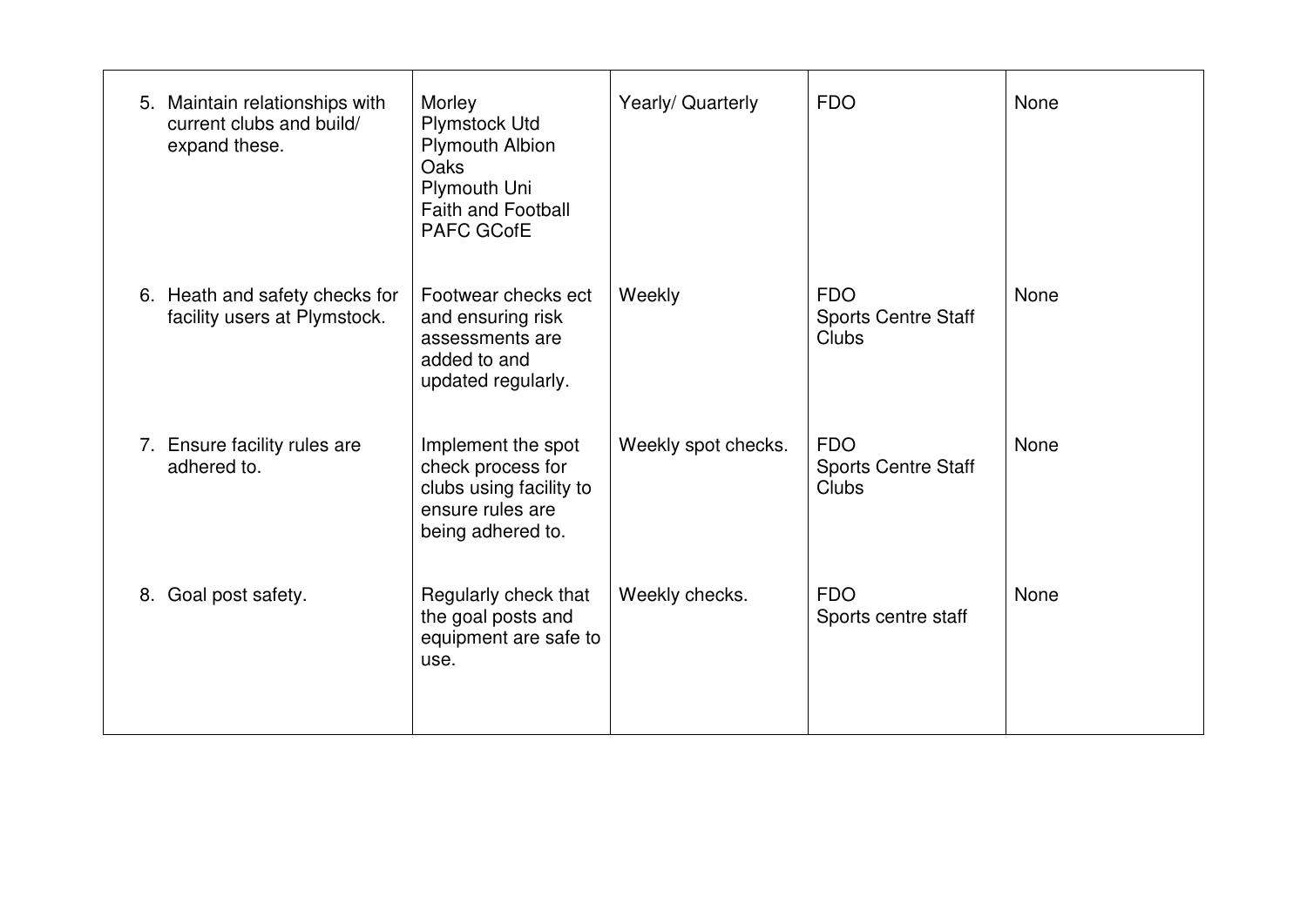#### Promotion

| Objective |                                                                                    | <b>Achievement Targets</b>                                                                                                                    | Timescale                       | Responsibility                                            | Costs |
|-----------|------------------------------------------------------------------------------------|-----------------------------------------------------------------------------------------------------------------------------------------------|---------------------------------|-----------------------------------------------------------|-------|
|           | 1. To develop a website<br>through 6 <sup>th</sup> form students of<br>the school. | Develop a website to<br>promote schools<br>football development<br>work. Look to include<br>sports centre.                                    | To have set up by<br>June 2011. | <b>FDO</b><br><b>ICT Staff</b><br>6 <sup>th</sup> Formers | None  |
|           | 2. Develop a promotional<br>leaflet for the centre.                                | Develop and provide<br>an information<br>booklet providing<br>information on the<br>football based events<br>and activities at the<br>school. | Quarterly                       | <b>FDO</b>                                                |       |
|           | 3. Develop a quarterly e-news<br>letter inline with the<br>quarterly review        | To send to key<br>partners on a<br>quarterly basis.                                                                                           | Quarterly                       | <b>FDO</b>                                                | None. |
|           | 4. Produce a short quarterly<br>review to send to funding<br>partners.             | Promote past/ future<br>events.                                                                                                               | Year 1 onwards                  | <b>FDO</b><br>Devon FA                                    | None  |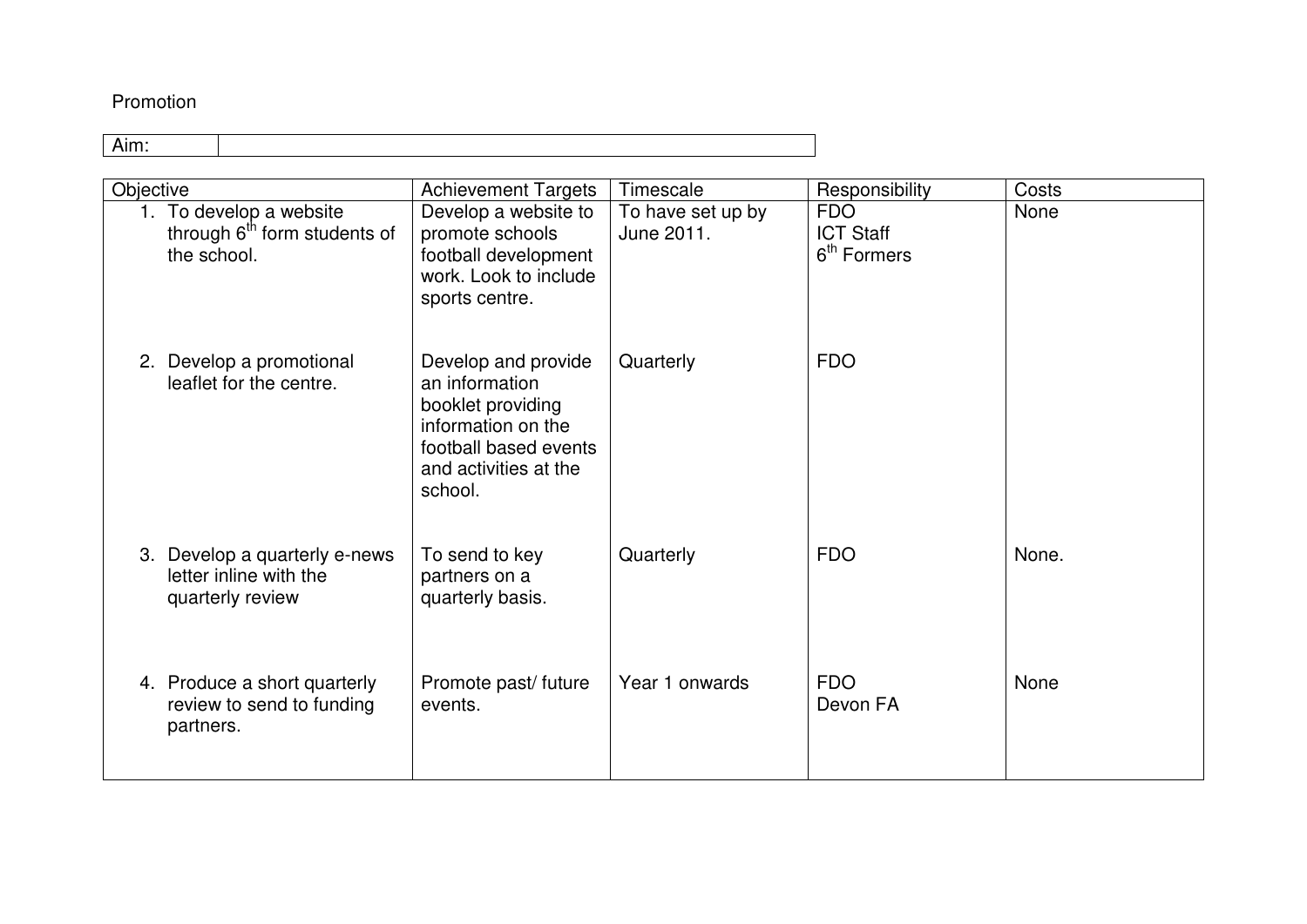| 5. Promote player pathways in<br>Plymstock.                                                                        | To ensure that<br>everyone is aware of<br>the possible routes<br>available to them with<br>regards to playing<br>football.                | Quarterly                                  | <b>FDO</b><br>Devon FA<br><b>GITFO</b><br><b>Clubs</b><br>Mini SC             | None  |
|--------------------------------------------------------------------------------------------------------------------|-------------------------------------------------------------------------------------------------------------------------------------------|--------------------------------------------|-------------------------------------------------------------------------------|-------|
| 6. Promotion of volunteer<br>opportunities at local clubs.                                                         | Creating and<br>promoting links<br>between school and<br>club for young<br>volunteers to be able<br>to gain experience at<br>local clubs. | Quarterly.                                 | <b>FDO</b><br>Devon FA<br>Clubs<br><b>GITFO</b><br>Dir of Sport<br>Head of PE | None  |
| 7. Update page on DCFA<br>website to inform county of<br>events and courses.                                       | To promote events at<br>Plymstock School.                                                                                                 | Year 1 onwards.                            | <b>FDO</b><br><b>DCFA</b>                                                     | None  |
| 8. Develop and maintain<br>strong links with the media.                                                            | Advertising the<br>successes of<br><b>Plymstock Football</b><br>Development Centre.                                                       | Provide at least 2<br>stories per quarter. | <b>FDO</b>                                                                    | None. |
| 9. Provide information for the<br>CFA monthly e-newsletter<br>and provide information for<br>CFA monthly magazine. | Promote past and<br>future events.                                                                                                        | Year 1 onwards.                            | <b>FDO</b><br><b>DCFA</b>                                                     | None. |